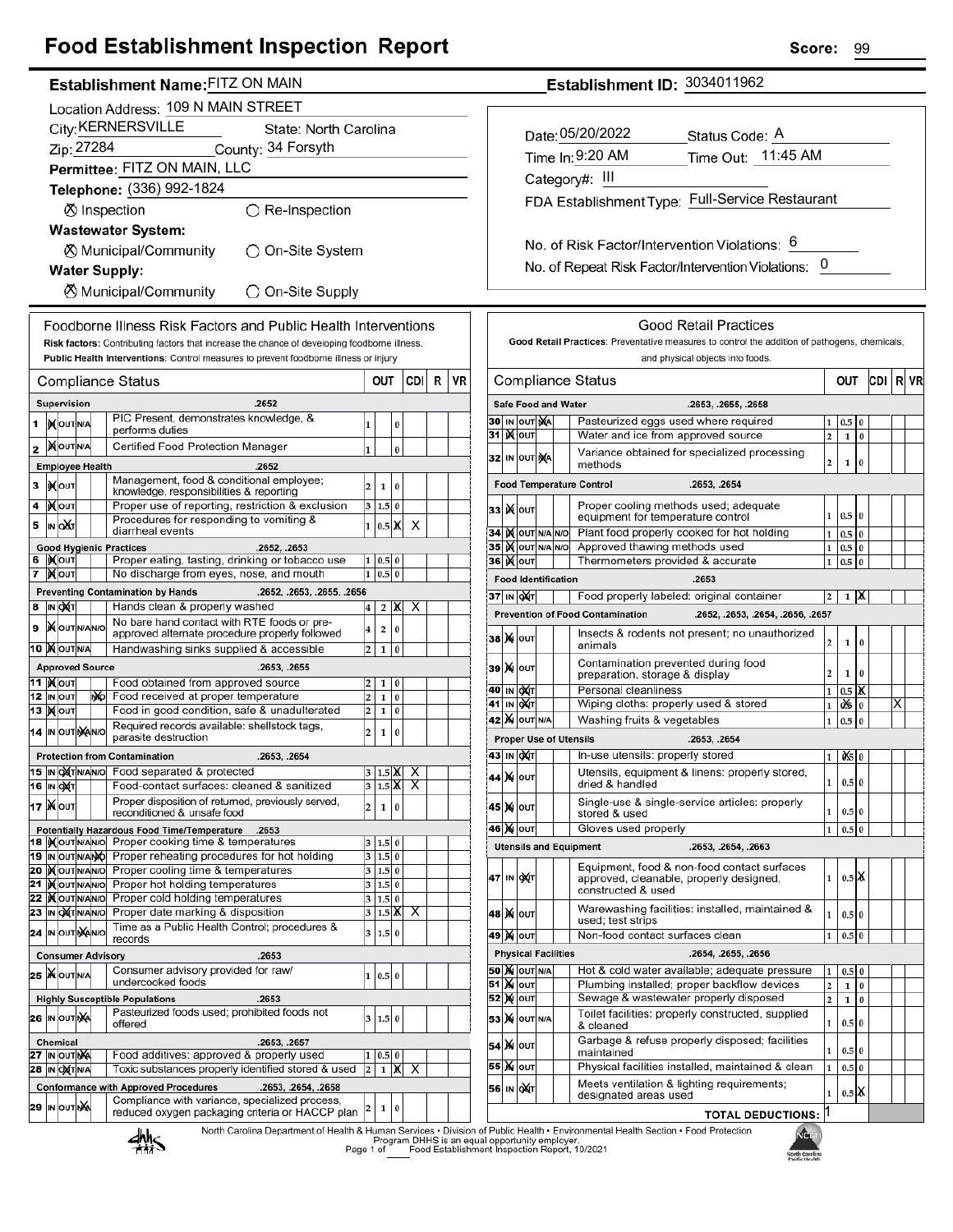# Comment Addendum to Food Establishment Inspection Report

| Establishment Name: FITZ ON MAIN                                                                                                       |            | Establishment ID: 3034011962                                               |                                    |  |  |  |  |
|----------------------------------------------------------------------------------------------------------------------------------------|------------|----------------------------------------------------------------------------|------------------------------------|--|--|--|--|
| Location Address: 109 N MAIN STREET<br>City: KERNERSVILLE                                                                              | State:NC   | $[X]$ Inspection $\Box$ Re-Inspection<br> X <br>Comment Addendum Attached? | Date: 05/20/2022<br>Status Code: A |  |  |  |  |
| County: 34 Forsyth                                                                                                                     | Zip: 27284 | Water sample taken? $\Box$ Yes $\Box$ No                                   | Category #: III                    |  |  |  |  |
| Wastewater System: X Municipal/Community   On-Site System<br>Water Supply:<br>$\overline{x}$ Municipal/Community $\Box$ On-Site System |            | Email 1: fitzonmain@aol.com                                                |                                    |  |  |  |  |
| Permittee: FITZ ON MAIN, LLC                                                                                                           |            | Email $2:$                                                                 |                                    |  |  |  |  |
| Telephone: (336) 992-1824                                                                                                              |            | Email 3: fitzonmain@yahoo.com                                              |                                    |  |  |  |  |

I

|                       | Effective January 1, 2019 Cold Holding is now 41 degrees or less |                  |                              |                         |                  |          |      |  |  |  |
|-----------------------|------------------------------------------------------------------|------------------|------------------------------|-------------------------|------------------|----------|------|--|--|--|
| Item<br>Sausage       | Location<br>Steam Well                                           | Temp Item<br>166 | Hot Water                    | Location<br>3 Comp Slnk | Temp Item<br>121 | Location | Temp |  |  |  |
| Gravy                 | Steam Well                                                       | 147              | Sanitizer Chlorine           | 3 Comp Sink             | 100              |          |      |  |  |  |
| Grits                 | Steam Well                                                       | 170              | Sanitizer Chlorine           | <b>Bucket</b>           | 0                |          |      |  |  |  |
| Chili                 | Steam Well                                                       | 173              | Sanitizer Chlorine           | Spray Bottle            | 100              |          |      |  |  |  |
| Fried Egg             | Cook To                                                          | 179              | <b>CFPM Angel</b><br>Guillen | 2/5/23                  | 0                |          |      |  |  |  |
| Ham Omelet            | Cook To                                                          | 165              |                              |                         |                  |          |      |  |  |  |
| Sausage               | Cook To                                                          | 189              |                              |                         |                  |          |      |  |  |  |
| Pork Chop             | Cook To                                                          | 197              |                              |                         |                  |          |      |  |  |  |
| Pimento Cheese        | Flip Top                                                         | 40               |                              |                         |                  |          |      |  |  |  |
| Chicken Salad         | Flip Top                                                         | 41               |                              |                         |                  |          |      |  |  |  |
| Balogna               | Flip Top                                                         | 38               |                              |                         |                  |          |      |  |  |  |
| Lettuce               | Flip Top                                                         | 42               |                              |                         |                  |          |      |  |  |  |
| Tomato                | Flip Top                                                         | 40               |                              |                         |                  |          |      |  |  |  |
| Cheese                | Flip Top                                                         | 42               |                              |                         |                  |          |      |  |  |  |
| Slaw                  | Flip Top                                                         | 39               |                              |                         |                  |          |      |  |  |  |
| Tomato 5/20<br>1006am | Reach In Cooling                                                 | 58               |                              |                         |                  |          |      |  |  |  |
| Tomato 1029am         | Reach In Cooling                                                 | 54               |                              |                         |                  |          |      |  |  |  |
| Chili                 | Reach In                                                         | 41               |                              |                         |                  |          |      |  |  |  |
| Hot Dog               | Reach In                                                         | 39               |                              |                         |                  |          |      |  |  |  |
| Ambient               | Reach In                                                         | 33               |                              |                         |                  |          |      |  |  |  |
|                       |                                                                  |                  |                              |                         |                  |          |      |  |  |  |

| Person in Charge (Print & Sign): Angel                                                                                                                                                                                                                                                                                       | First<br>Guillen |      | Last | Don't Stall                 |  |  |  |
|------------------------------------------------------------------------------------------------------------------------------------------------------------------------------------------------------------------------------------------------------------------------------------------------------------------------------|------------------|------|------|-----------------------------|--|--|--|
|                                                                                                                                                                                                                                                                                                                              | First            |      | Last |                             |  |  |  |
| Regulatory Authority (Print & Sign): Glen                                                                                                                                                                                                                                                                                    |                  | Pugh |      | Hen Tugh                    |  |  |  |
| REHS ID: 3016 - Pugh, Glen                                                                                                                                                                                                                                                                                                   |                  |      |      | Verification Required Date: |  |  |  |
| REHS Contact Phone Number: (336) 703-3164<br>North Carolina Department of Health & Human Services<br>• Food Protection Program<br>$\bullet\,$ Division of Public Health<br>● Environmental Health Section<br>鱂<br>DHHS is an equal opportunity employer.<br>Food Establishment Inspection Report, 10/2021<br>Page 1 of _____ |                  |      |      |                             |  |  |  |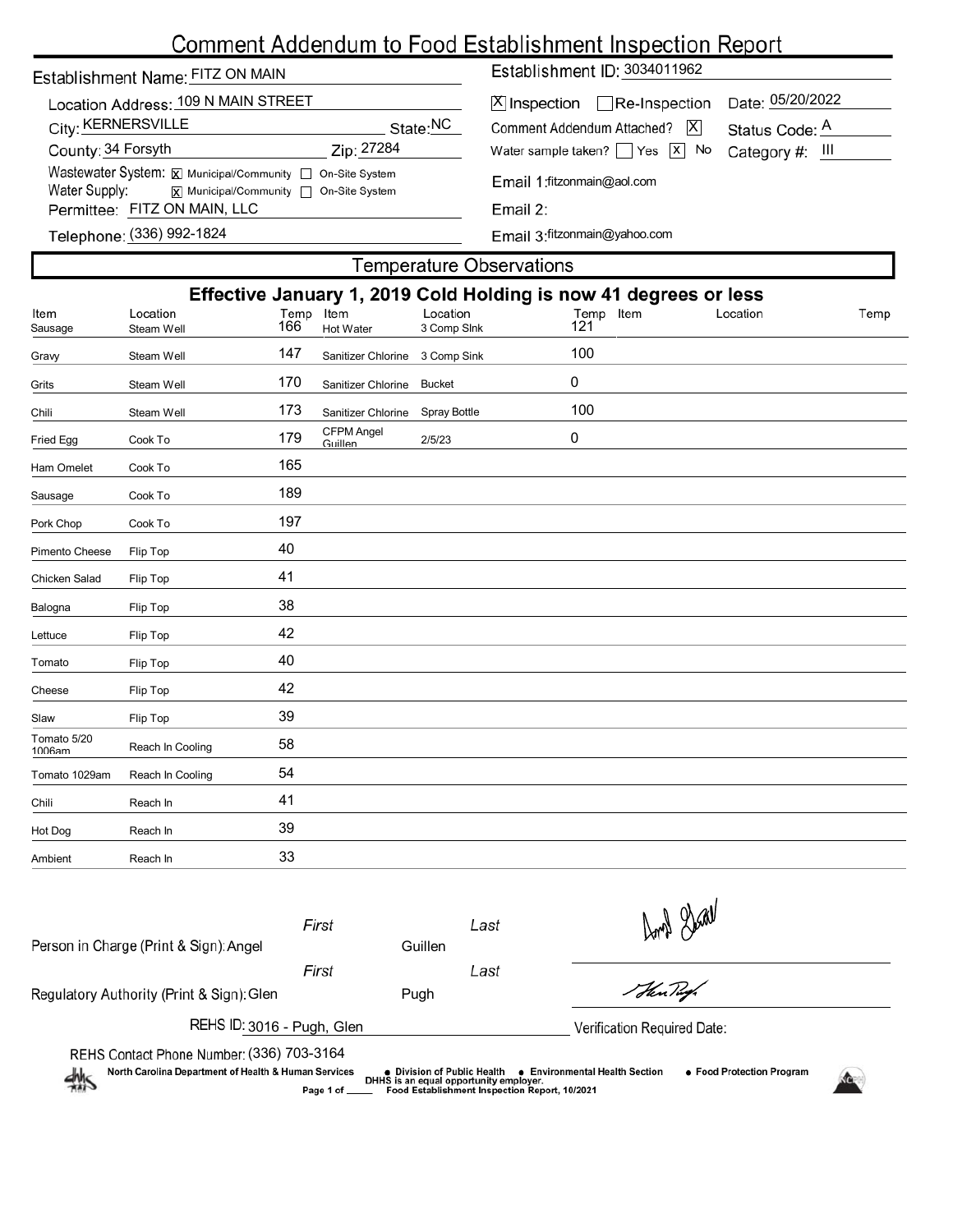**Establishment Name:** FITZ ON MAIN **Establishment ID:** 3034011962

**Date:** 05/20/2022 **Time In:** 9:20 AM **Time Out:** 11:45 AM

### **Observations and Corrective Actions**

Violations cited in this report must be corrected within the time frames below, or as stated in sections 8-405.11 of the food code.

5 2-501.11 Clean-up of Vomiting and Diarrheal Event (Pf) - FOOD ESTABLISHMENT shall have written procedures for EMPLOYEES to follow when responding to vomiting or diarrheal events that involve the discharge of vomitus or fecal matter onto surfaces in the FOOD ESTABLISHMENT. The procedures shall address the specific actions EMPLOYEES must take to minimize the spread of contamination and the exposure of EMPLOYEES, consumers, FOOD, and surfaces to vomitus or fecal matter.

\*\*\*Establishment did not have written procedures. Last inspections was 7/28/2021 and operator was unaware of new requirements. CDI discussed with PIC and left a copy of vomit clean up plans.

8 2-301.14 When to Wash (P) - FOOD EMPLOYEES shall clean their hands and exposed portions of their arms as specified under § 2-301.12 immediately before engaging in FOOD preparation including working with exposed FOOD, clean EQUIPMENT and UTENSILS, and unwrapped SINGLE-SERVICE and SINGLE-USE ARTICLES and: (G) When switching between working with raw FOOD and working with READY-TO-EAT FOOD; (H) Before donning gloves to initiate a task that involves working with FOOD.

\*\*\*Grill cook cracked raw shell eggs with gloved hands then changed gloves and went to grab bread and cooked bacon. CDI discussed when to wash and had employee wash hands. Discussed using tongs to grab ready to eat foods instead of gloved hands. Observed employee using tongs to handle ready to eat ingredients after discussion.

- 15 3-302.11 Packaged and Unpackaged Food Separation, Packaging, and Segregation (P) (A) FOOD shall be protected from cross contamination by:(1) Except as specified in (1)(d) below, separating raw animal FOODS during storage, preparation, holding, and display from:(a) Raw READY-TO-EAT FOOD including other raw animal FOOD such as FISH for sushi or MOLLUSCAN SHELLFISH, or other raw READY-TO-EAT FOOD such as fruits and vegetables. \*\*\*Raw ground beef was stored above shell eggs and whole cut pork chops in reach in under flip top. CDI these products were rearranged to prevent cross contamination.
- 16 4-703.11 Hot Water and Chemical Methods (P) After being cleaned, EQUIPMENT FOOD-CONTACT SURFACES and UTENSILS shall be SANITIZED in: (C) Chemical manual or mechanical operations, including the application of SANITIZING chemicals by immersion: (2) A contact time of at least 7 seconds for a chlorine solution of 50-100 ppm. \*\*\*Employee was washing dishes in 3 compartment sink using correct procedures, but the dishes were not being submerged in the sanitize compartment due to over crowding and not enough solution in the sink. CDI discussed with employee and showed correct way. Employee filled sink more and is sanitizing smaller batches of equipment to allow full contact.
- 23 3-501.17 Ready-To-Eat Time / Temperature Control for Safety Food, Date Marking (Pf) Refrigerated, READY-TO-EAT TIME/TEMPERATURE CONTROL FOR SAFETY FOOD prepared and PACKAGED by a FOOD PROCESSING PLANT shall be clearly marked, at the time the original container is opened in a FOOD ESTABLISHMENT and if the FOOD is held for more than 24 hours, to indicate the date or day by which the FOOD shall be consumed on the PREMISES, sold, or discarded, and: (1) The day the original container is opened in the FOOD ESTABLISHMENT shall be counted as Day 1 and not to exceed 7 days. \*\*\*Opened packages of commercially prepared chili and hot dogs in the reach in cooler were not date marked. PIC stated that these were opened on Wednesday 5/18/2022. CDI products were date marked correctly and date marking procedures discussed.
- 28 7-102.11 Common Name Working Containers (Pf) Working containers used for storing POISONOUS OR TOXIC MATERIALS such as cleaners and SANITIZERS taken from bulk supplies shall be clearly and individually identified with the common name of the material.

\*\*\*A spray bottle of sanitizer was not labeled. CDI the spray bottle was labeled correctly.

- 37 3-302.12 Food Storage Containers Identified with Common Name of Food (C) Except for containers holding FOOD that can be readily and unmistakably recognized such as dry pasta, working containers holding FOOD or FOOD ingredients that are removed from their original packages for use in the FOOD ESTABLISHMENT, such as cooking oils, flour, herbs, potato flakes, salt, spices, and sugar shall be identified with the common name of the FOOD. \*\*\*Working containers of grits in prep area and container of sugar in dry storage area were not labeled.
- 40 2-303.11 Prohibition Jewelry (C) Except for a plain ring such as a wedding band, while preparing FOOD, FOOD EMPLOYEES may not wear jewelry including medical information jewelry on their arms and hands. \*\*\*Employee preparing food was wearing a watch.
- 41 3-304.14 Wiping Cloths, Use Limitations (C) (B) Cloths in-use for wiping counters and other EQUIPMENT surfaces shall be: (1) Held between uses in a chemical sanitizer solution at 50-100 ppm chlorine. \*\*\*Sanitizer bucket holding wiping cloths did not register a change when tested.
- 43 3-304.12 In-Use Utensils, Between-Use Storage (C) During pauses in FOOD preparation or dispensing, FOOD preparation and dispensing UTENSILS shall be stored: (E) In a clean, protected location if the UTENSILS, such as ice scoops, are used only with